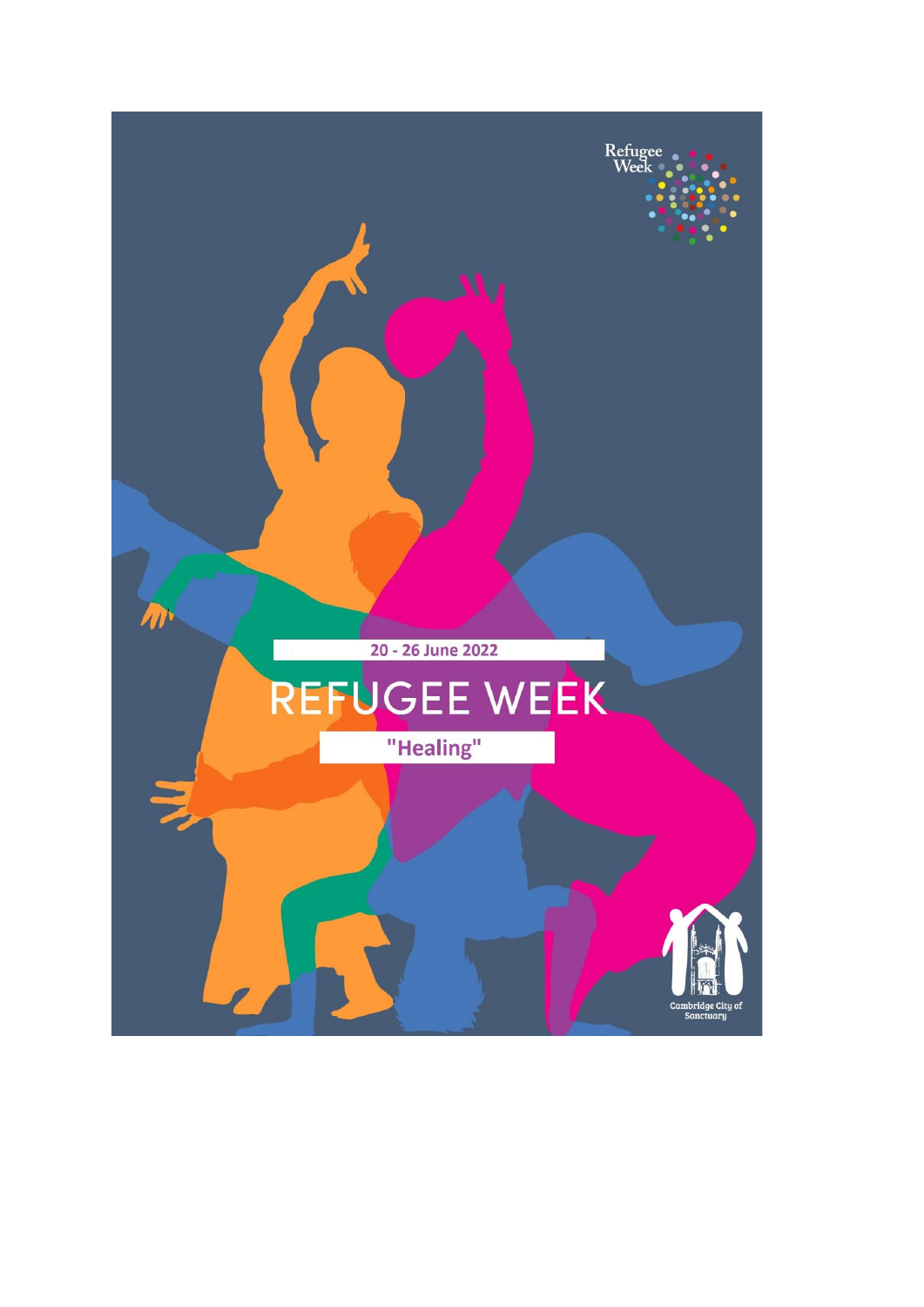# **Welcome**

This Refugee Week, we're inviting you to explore the theme of 'Healing'. Through creativity and conversations, Refugee Week 2022 will be a celebration of community, mutual care, and the human ability to start again.

Healing means recovering from a painful experience or situation, so that we can continue to live. No-one understands this better than those who have lost their homes and had to build new lives from scratch. We have much to learn from refugees about holding onto hope when going on seems impossible  $-$  as well as about how art, creativity and community can help us to heal. Those going through the asylum system also know that healing is an ongoing process, made harder by poverty, housing



*Kindertransport memorial - Liverpool Street Station*

difficulties and the threat of being detained or deported. Asking for change, so that refugees can truly feel safe, is an act of care.

Whether it's about looking after ourselves and each other at difficult times, overcoming political divisions or coming together to fight for the survival of our shared planet, healing matters to all of us. Whoever and wherever you are, we hope you'll join us for Refugee Week 2022 to imagine a world where healing replaces harm, and care becomes our shared currency.

**#HealingTogether #RefugeeWeek2022**

**Cambridge City of Sanctuary -** *[cambridge.cityofsanctuary.org](https://cambridge.cityofsanctuary.org/)*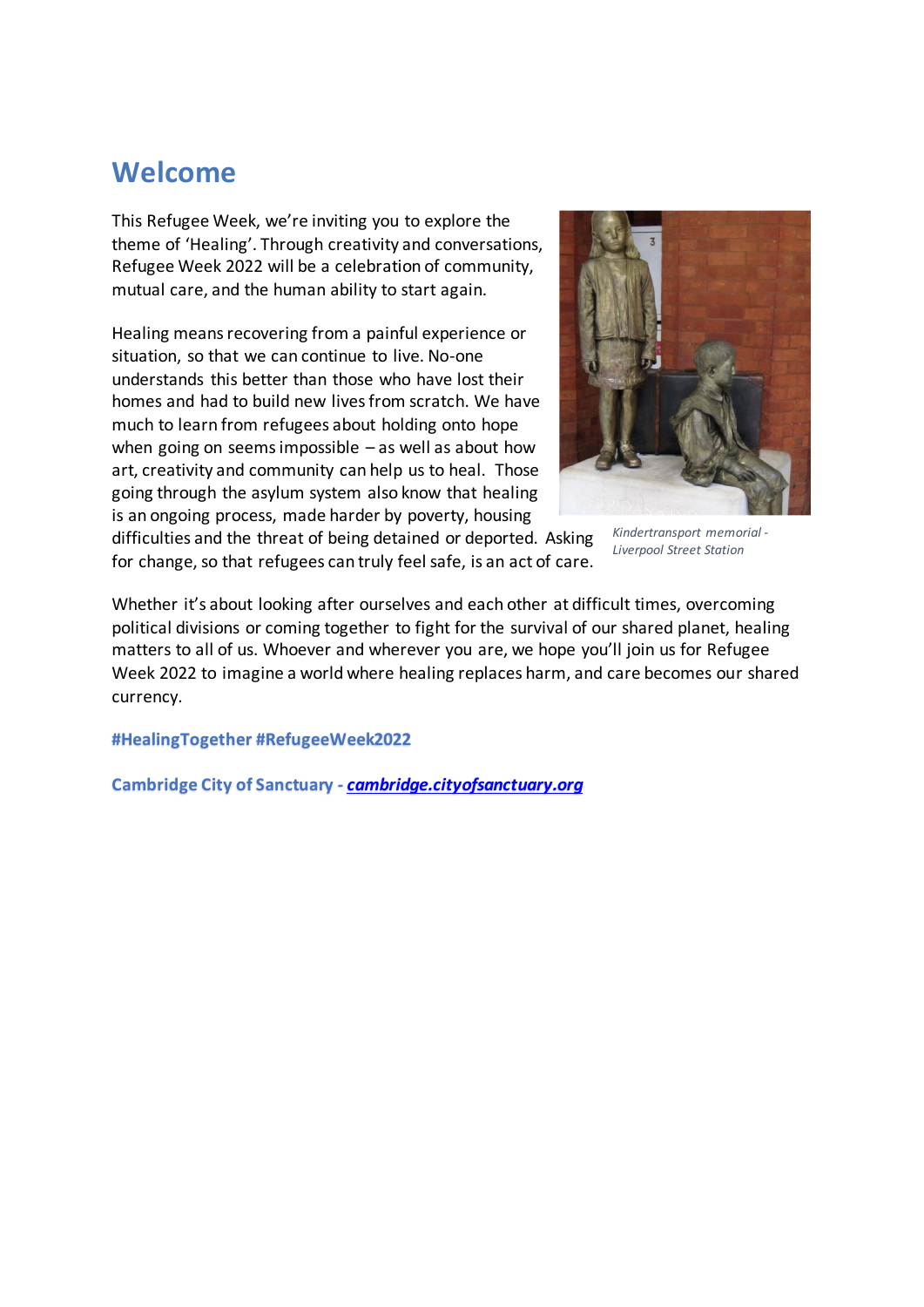# **Event Calendar**

## **Friday 10th June Resettle Chesterton Ceilidh Chesterton Community College**

Grab your partners (and your friends!) and join us for the one and only Resettle Chesterton Family Ceilidh at Chesterton Community College on Friday 10th June. Don't worry if you don't know your Gay Gordons from your Strip the Willow, we'll have live music (and a caller) provided by the fabulous Cambridge University Ceilidh Band.

Please book in advance so that we know how many to expect (and we can get in enough beer and soft drinks to quench your thirst!).

*[community-ceilidh-with-music-from-the-cambridge-university-ceilidh-band](https://www.eventbrite.co.uk/e/community-ceilidh-with-music-from-the-cambridge-university-ceilidh-band-tickets-327912504127?fbclid=IwAR2qGCpPK1pczDGB2SWdSXPhyag9oSHyvE5VM38y0fSKIA5qD_XipcdLBCI)*

## **Saturday 18th to Sunday 26th June. Artwork by unaccompanied asylum-seeking children Cambridge Central Library**

20th-26th June is Refugee Week 2022, and we're marking the occasion with a free exhibition featuring work by unaccompanied asylum-seeking children supported by the local authority reflecting on their experiences in the UK. Come along to our exhibition space on the 3rd floor of Cambridge Central Library from Saturday 18th to Sunday 26th June. You can visit the exhibition during library opening times.

### **Saturday 18th June. Refugee Hub Meet andGreet The Orator, Round Church Street, Cambridge.**

June 20 is the World [Refugee](https://eur03.safelinks.protection.outlook.com/?url=https%3A%2F%2Fwww.unhcr.org%2Fworld-refugee-day.html&data=05%7C01%7Cjsm15%40universityofcambridgecloud.onmicrosoft.com%7C7b5271cca5544e02a0a008da39c87f4a%7C49a50445bdfa4b79ade3547b4f3986e9%7C0%7C0%7C637885831460476053%7CUnknown%7CTWFpbGZsb3d8eyJWIjoiMC4wLjAwMDAiLCJQIjoiV2luMzIiLCJBTiI6Ik1haWwiLCJXVCI6Mn0%3D%7C3000%7C%7C%7C&sdata=ZGJ5NQcvVC0aN31e7h47j6kAy4rY9VsWMfbvvzVL2Vc%3D&reserved=0) Day designated by the United Nations to celebrate the strength and courage of refugees around the globe. Under this year's theme "Whoever. Wherever. Whenever. Everyone has the right to seek safety", the [Refugee](https://www.humanmovement.cam.ac.uk/refugee-hub) Hub of the [Cambridge](http://humanmovement.cam.ac.uk/) Centre for the Study of Global Human [Movement](https://www.humanmovement.cam.ac.uk/) would like to ask refugees, host families, volunteers and those interested in advancing the agenda of refugees, whether in research, practice or policy, to join us for a drink at The Orator on Round Church Street on Saturday, 18<sup>th</sup> June. We will be there 4-6pm for a casual meet & greet to mark the beginning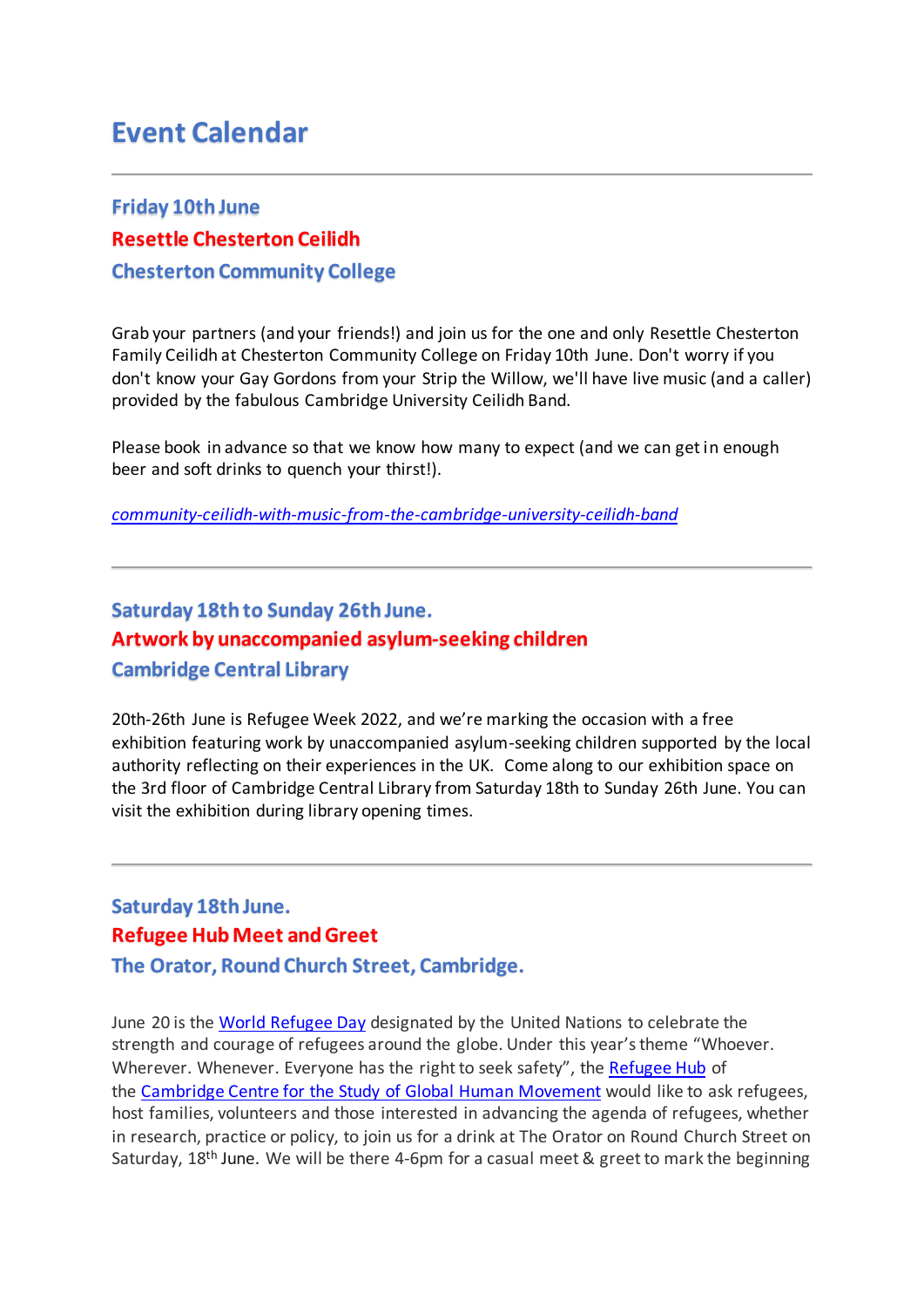of Refugee Week. Please feel free to circulate this and, if possible, let us know if you are planning to come so we can get a rough idea of numbers. We hope to see you there!

## **Sunday 19th June 11am - 2pm Woodcraft Folk - The Great Get-Together Nature Walk. Exploring Cambridge's nature spots.**

**Start and finish: Logan's Meadow, opposite Museum of Technology, Cheddars Lane Near St. Andrews Church Chesterton, Cambridge, CB5 8LD.**

Please let us know you are coming.

*<https://www.eventbrite.com/e/refugee-week-walk-tickets-338011811427>*

#### **Monday, 20th June 2022 4pm -5.30pm Crossing the Oceans: Memories, Manifestos and Migrations In person: Sidgwick Hall, Newnham College**

By zoom: Please register to join this discussion virtually by sending an email to Dr Jenny Mander [\(jsm15@cam.ac.uk\)](mailto:jsm15@cam.ac.uk) or Dr Katharina Bothe [\(bothe@dsm.museum\)](mailto:bothe@dsm.museum)

This event will bring together international experts to discuss historic and current dimensions and experiences of forced migration and refugee movements caused by political and economic challenges, conflicts and crisis.

The speakers include:

**Suketu Mehta**, New York-based professor, reputed author of several books including "This Land is our Land. An Immigrant's Manifesto" and Pulitzer Prize finalist

**Mohammed Haqmal**, Afghan refugee and former Chief of Public Health in Afghanistan who was awarded National Public Health Hero 2019

**Mike Levy**, Cambridge-based scholar and author of a book on child refugees "Getting the Children Out! Unsung heroes of the Kindertransport".

Co-hosted by the [Cambridge](http://humanmovement.cam.ac.uk/) Centre for the Study of Global Human [Movement,](https://www.humanmovement.cam.ac.uk/) by the German Maritime Museum, the Leibniz Institute for Maritime History.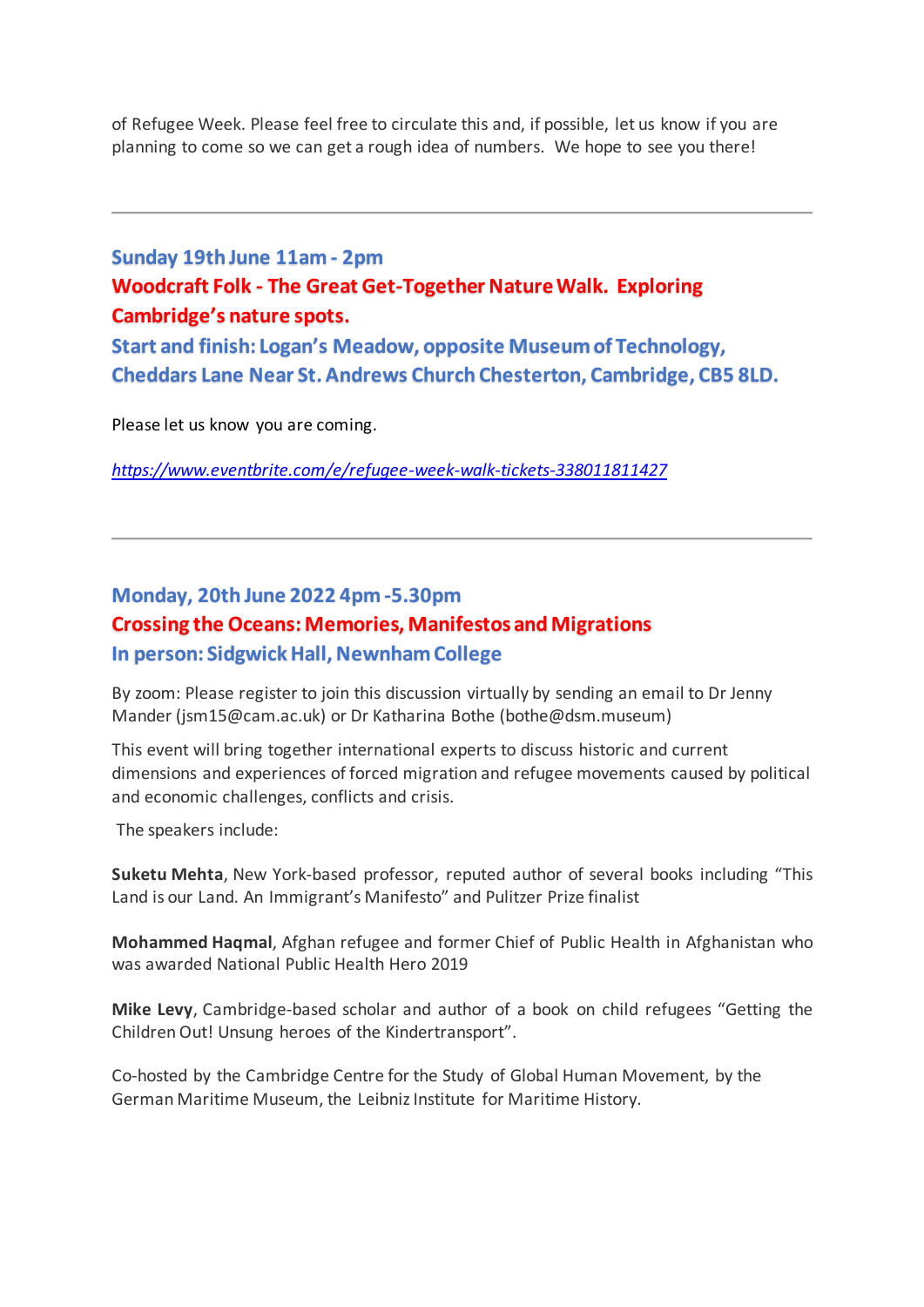#### **Tuesday 21st June 7.30pm - 9pm Film: The Stansted 15 on Trial Jesus Lane meeting house, 12 Jesus Lane, Cambridge CB5 8BA**

Cambridge Quakers invites you to a free screening and discussion of Sue Clayton's film. 'The Stansted 15 on Trial' tells how 15 peaceful protesters staged an action highlighting the plight of refugees being deported from the UK to African states - and then risked 25 years in jail. Sue will speak about new UK policies that make such actions even harder

Sue will also read stories from her book 'The New Internationalists: activist Volunteers in the European Refugee Crisis.'

This link tells you all the details, including your choice in coming in person or taking part in Zoom:

*[https://www.eventbrite.co.uk/e/the-stansted-15-on-trial-refugee-week-tickets-](https://www.eventbrite.co.uk/e/the-stansted-15-on-trial-refugee-week-tickets-344956142107)[344956142107](https://www.eventbrite.co.uk/e/the-stansted-15-on-trial-refugee-week-tickets-344956142107)*

If you register for Zoom you will receive the link for Zoom close to the time.

# **Wednesday 22nd June to Sunday 26th June Art Installation Great St Mary's Church, Senate House Hill, Cambridge**

Great St Mary's will be hosting a temporary artwork by Syrian-born artist Isaam Kourbaj, in honour of refugee week. You will find the work in the chancel, and you can read about the installation here:

*[FINAL Issam Kourbaj 'Imploded, Burnt, Turned to Ash' Performance Press Release .pdf](https://mcusercontent.com/1462da4a8df9826ce51dea6e9/files/8fb56e64-60fe-2534-fdb6-a8bb8f4fad1b/FINAL_Issam_Kourbaj_Imploded_Burnt_Turned_to_Ash_Performance_Press_Release_.pdf)  [\(mcusercontent.com\)](https://mcusercontent.com/1462da4a8df9826ce51dea6e9/files/8fb56e64-60fe-2534-fdb6-a8bb8f4fad1b/FINAL_Issam_Kourbaj_Imploded_Burnt_Turned_to_Ash_Performance_Press_Release_.pdf)*

This can also be experienced as an online 36-minute screening at the Fitzwilliam museum, and at Kettles Yard.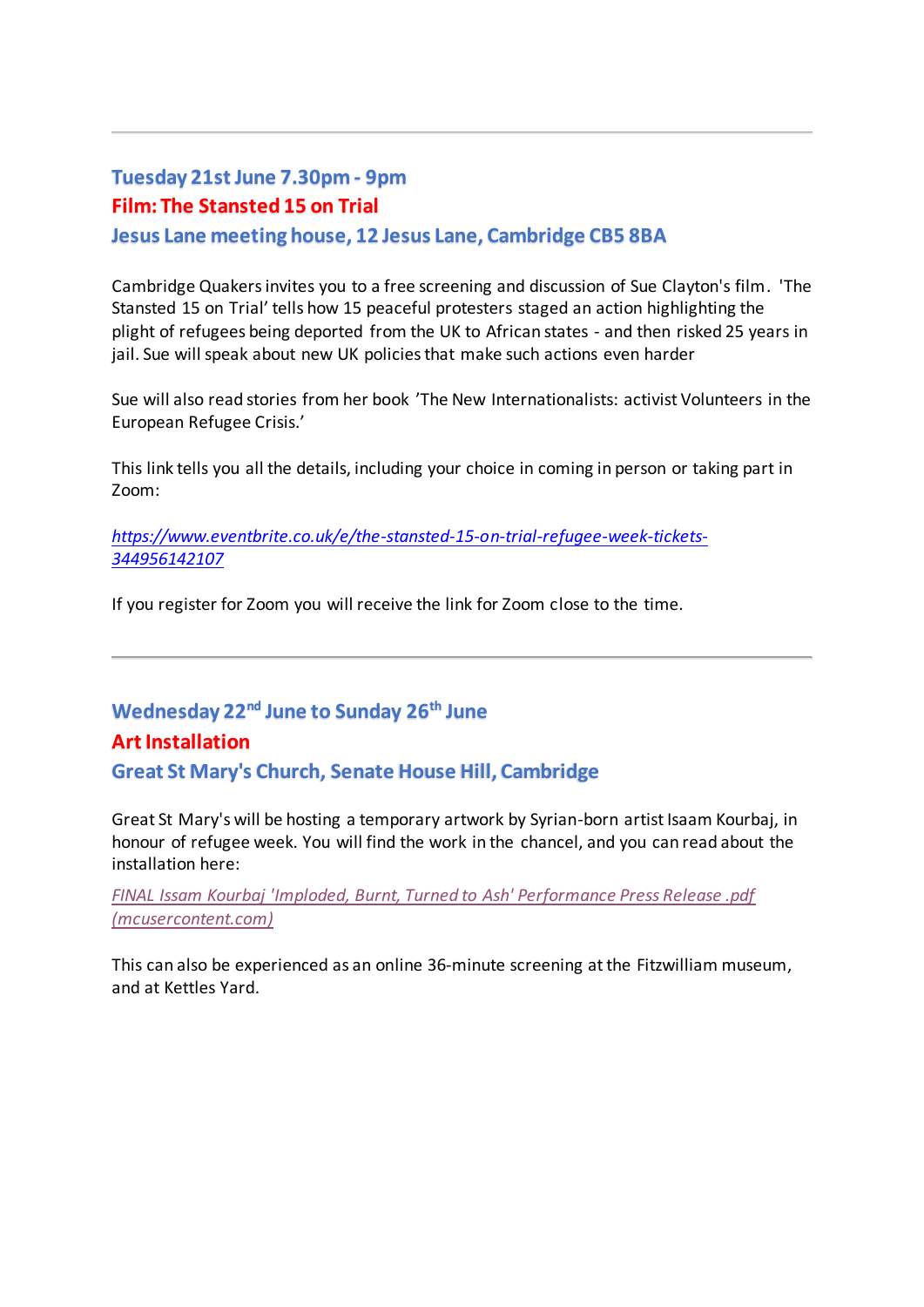# **Wednesday 22nd June 1pm – 2pm Poetry Workshop Pavilion meeting room, Newnham College**

In-person poetry workshop geared towards getting people to think carefully about the language used in news articles and media reporting. The event as I envision it will entail bringing existing newspapers or printed media articles—these will act as our raw materials. Armed with a black marker, each participant will be given a set of options, each yielding a different result. Based on the option that the participants select they will be pooled in groups. Each group will then be tasked with selectively blacking out words based on the prompt they have. Then, towards the end of the event, members from each group will be encouraged to read their finished erasure poem. Hopefully, the prompts and their interpretations will create poems that speak to one another in interesting ways. We can then reflect as a group on what this workshop has enlightened or occluded. One of the aims of designing the workshop in this way is to allow people to reflect on what it means to be a refugee reported through language, especially when that language is not one's own.

**Reem Abbas**is doing a PhD in English on the classical Persian literary influences in the poetry of Basil Bunting. She is also a poet and has had her work published in various literary magazines.

**Louis Klee** is a writer of poetry, prose, and philosophy. He is currently a fellow at Clare College, Cambridge.

No registration necessary.

Hosted by the [Refugee Hub](https://www.humanmovement.cam.ac.uk/refugee-hub) of the [Cambridge](http://humanmovement.cam.ac.uk/) [Centre for the Study of Global Human](https://www.humanmovement.cam.ac.uk/)  [Movement](https://www.humanmovement.cam.ac.uk/)

### **Wednesday 22nd June 4pm – 8pm Afghan Voices through Poetry, Film and Journalism Michaelhouse**

Ariana Abawe, Bizhan Neromand and Meral Alizada present their journeys and the contributions of Afghan refugees to host communities.

**Ariana Abawe** is the Founder and Director of Ariana Magazine: *[https://arianamagazine.bigcartel.com](https://arianamagazine.bigcartel.com/)*.

**Bizhan Neromand** is a British-Afghan Actor and Film Director. He plays the starring role in 'Salam London' *[https://www.imdb.com/name/nm12144754/](https://eur03.safelinks.protection.outlook.com/?url=https%3A%2F%2Fwww.imdb.com%2Fname%2Fnm12144754%2F&data=05%7C01%7Ctb317%40cam.ac.uk%7C9c536dfe88a64b1ad19008da4897028a%7C49a50445bdfa4b79ade3547b4f3986e9%7C0%7C0%7C637902110655495925%7CUnknown%7CTWFpbGZsb3d8eyJWIjoiMC4wLjAwMDAiLCJQIjoiV2luMzIiLCJBTiI6Ik1haWwiLCJXVCI6Mn0%3D%7C3000%7C%7C%7C&sdata=2KnbS8nIh%2FudOF8plGlaoyHpHI2VKHaqg9nqPveNYd4%3D&reserved=0)*.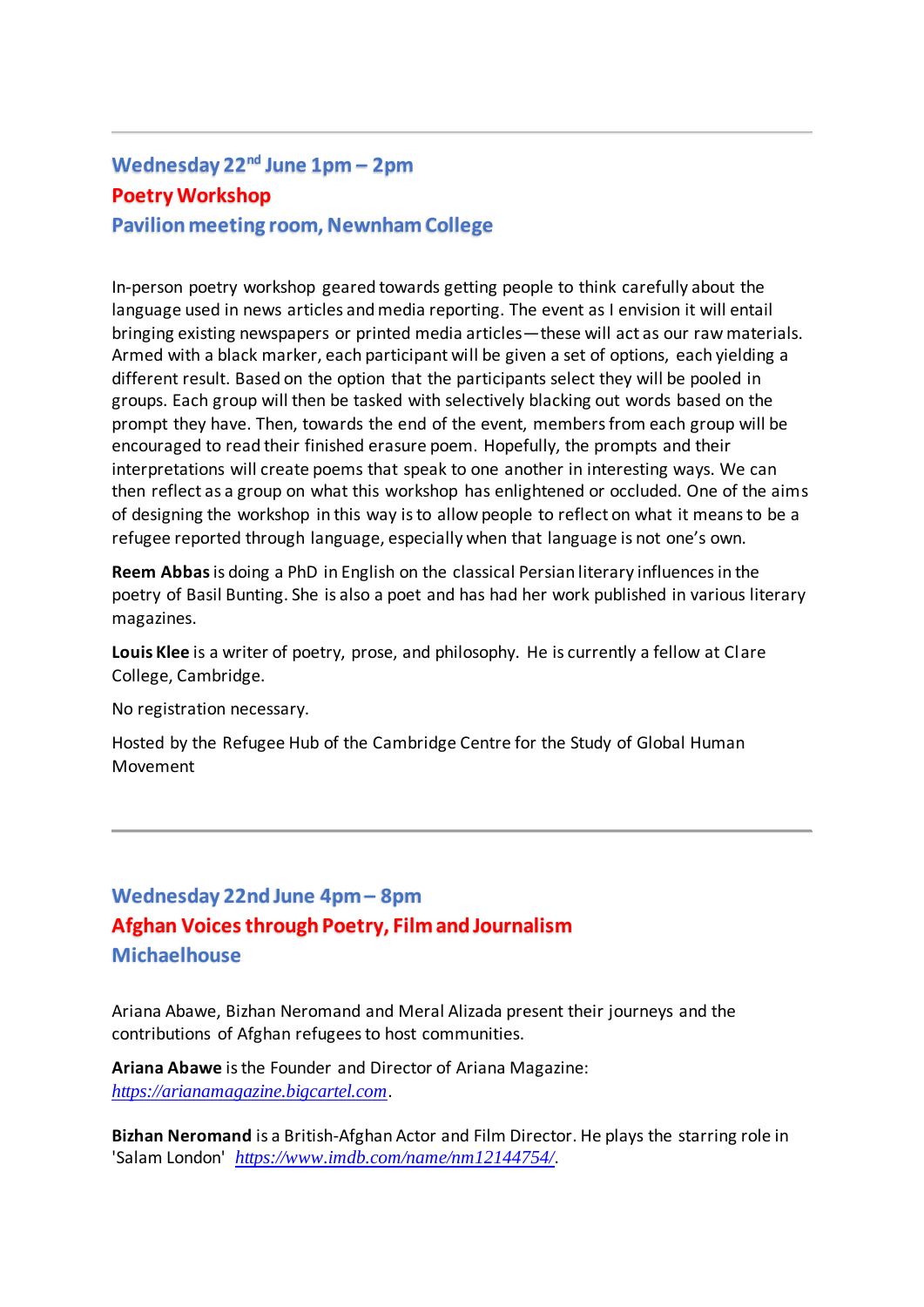**Meral Alizada**, author of ['Rumi's daughter'](https://www.goodreads.com/en/book/show/57071760-rumi-s-daughter) will discuss her creative journey as an Afghan woman in the arts, her diaspora and refugee experiences-centred poetry and provide a trauma explorative workshop.

Registration:

*[https://www.eventbrite.co.uk/e/afghan-voices-through-poetry-film-and-journalism-tickets-](https://www.eventbrite.co.uk/e/afghan-voices-through-poetry-film-and-journalism-tickets-367815775887)[367815775887](https://www.eventbrite.co.uk/e/afghan-voices-through-poetry-film-and-journalism-tickets-367815775887)*

Hosted by the [Refugee Hub](https://www.humanmovement.cam.ac.uk/refugee-hub) of the [Cambridge](http://humanmovement.cam.ac.uk/) [Centre for the Study of Global Human](https://www.humanmovement.cam.ac.uk/)  [Movement](https://www.humanmovement.cam.ac.uk/)

#### **Saturday 25th June CamCRAG Summer Arts Fair, to be opened by Chris Smith Alison Richard Building, 7 West Road, Cambridge CB3 9DT**

The Cambridge charity [CamCRAG](https://camcrag.org.uk/) is hosting an arts event in support of Ukrainian and other refugees.

The event will feature a grand sale of art representing over 5O regional artists, an exhibition of fashion items designed by Anglia Ruskin University students for 'people on the move', professional music and dance performances, an art workshop for adults and children to produce a communal work of art on the theme of refugees and a vintage clothes stall. Refreshments will be available.

# **Sunday 26th June 3.45pm for 4.00pm start Voices of Hope and Healing**

**Cambridge Corn Exchange Wheeler Street, Cambridge CB2 3PQ**

HistoryWorks and Michael Rosen present 'Voices of Hope and Healing' which will be a moving fundraiser event to mark Refugee Week and Holocaust Memorial.

It is a Poetry and Song Concert which is free and unticketed and ALL are invited to come along to show & share empathy and support for refugees & asylum seekers. Michael Rosen will be performing and presenting this fundraiser in aid of the Cambridge Refugee Hardship Fund. You can donate at the event or online. https://donorbox.org/refugee-hardship-fund

More details can be found on this link:

[Voices of Hope & Healing:](http://www.creatingmycambridge.com/events/2022/06/15/voices-of-hope-healing/) Creating My Cambridge